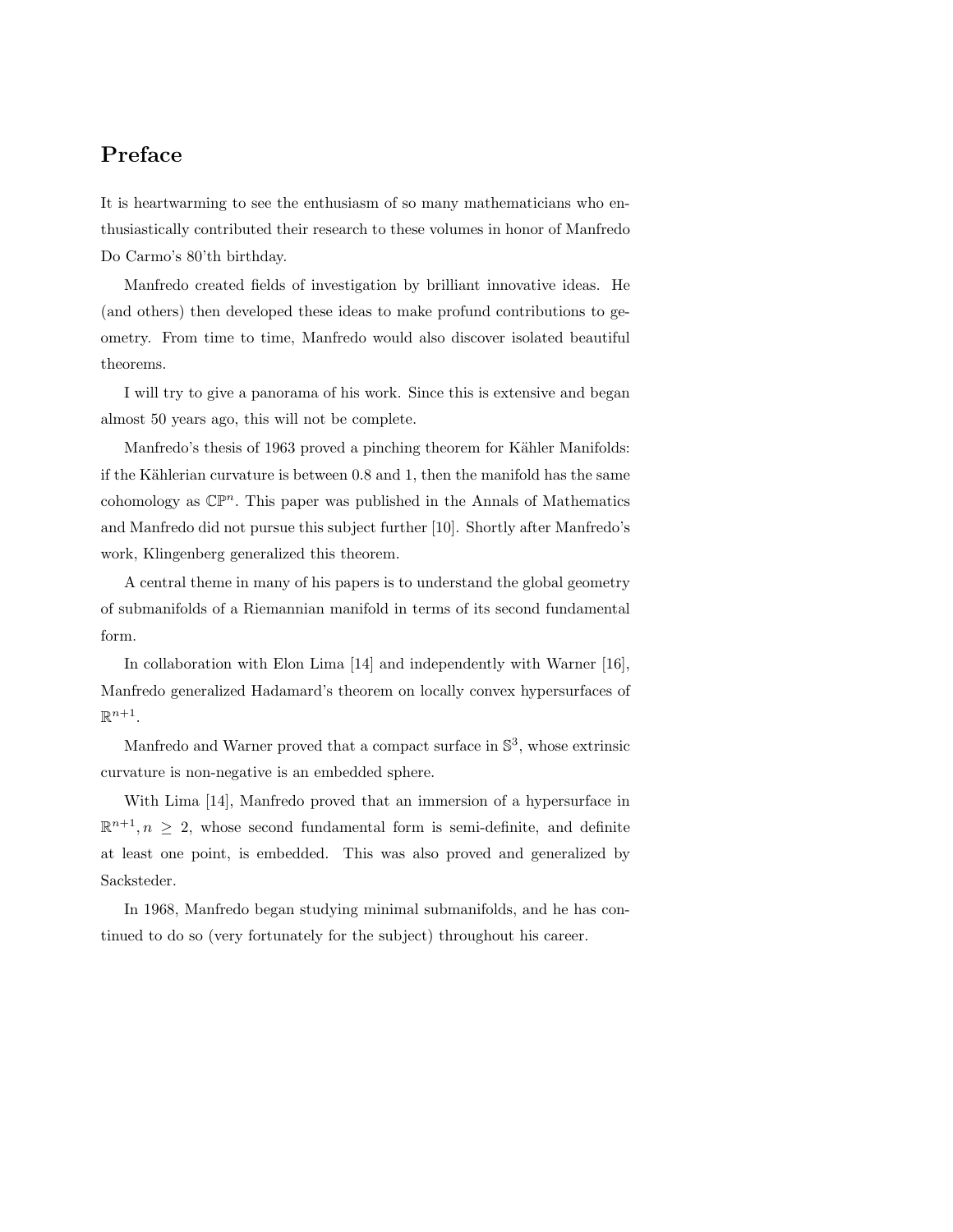Together with Nolan Wallach, he wrote 3 papers on minimal submanifolds of spheres [17,18,19]. They classified those that are isometric immersions of spheres of curvature  $c > 0$ . In particular, they gave many more examples than those conjectured by Chern. They described the moduli space as a convex set with stratified boundary. The structure of this boundary was studied by many mathematicians in future work, in particular, by Wolfgang Ziller.

In 1968, together with Chern and Kobayashi [9], Manfredo wrote an important paper on minimal submanifolds  $M^n$  of  $\mathbb{S}^{n+p}$ , whose second fundamental form has constant norm C. Simons gap theorem says there are no such examples for  $0 < C < n$ . Chern, Kobayashi and Manfredo narrowed the gap: there are no examples for  $0 < C < \frac{n}{2 - 1/p}$ . Moreover, if  $C = \frac{n}{2 - 1/p}$ , then M is a Clifford torus  $\mathbb{S}^k \times \mathbb{S}^{n-k}$ , or M is a Veronese surface in  $\mathbb{S}^4$ . This is an often quoted theorem.

In 1974, Manfredo and Lucas Barbosa began to study stable minimal surfaces. Their theorems of this period have been of major importance in the subject until today. Few theorems in mathematics are cited more than ten years after their publication; this work of Manfredo and Lucas is an exception.

They proved that an orientable minimal surface in  $\mathbb{R}^3$  whose Gaussian image has area less than  $2\pi$  is stable [7]. This is a fundamental tool to study minimal surfaces globally. For example, stability implies curvature estimates (at a fixed distance from the boundary) and bounded curvature enables one to understand limits of such surfaces.

In 1979, Manfredo and Peng [20] proved that a complete, orientable and stable mininal surface in  $\mathbb{R}^3$  is a plane (it was proved independently by D. Fischer-Colbrie and R. Schoen).

I suspect I used this theorem in most of the papers I wrote these past 20 years. Here is one reason this theorem is so important. When studying the global geometry of minimal and constant mean curvature surfaces in 3 manifolds, one begins by controlling the second fundamental form (the curvature). When a sequence of points has curvature diverging, one dilates the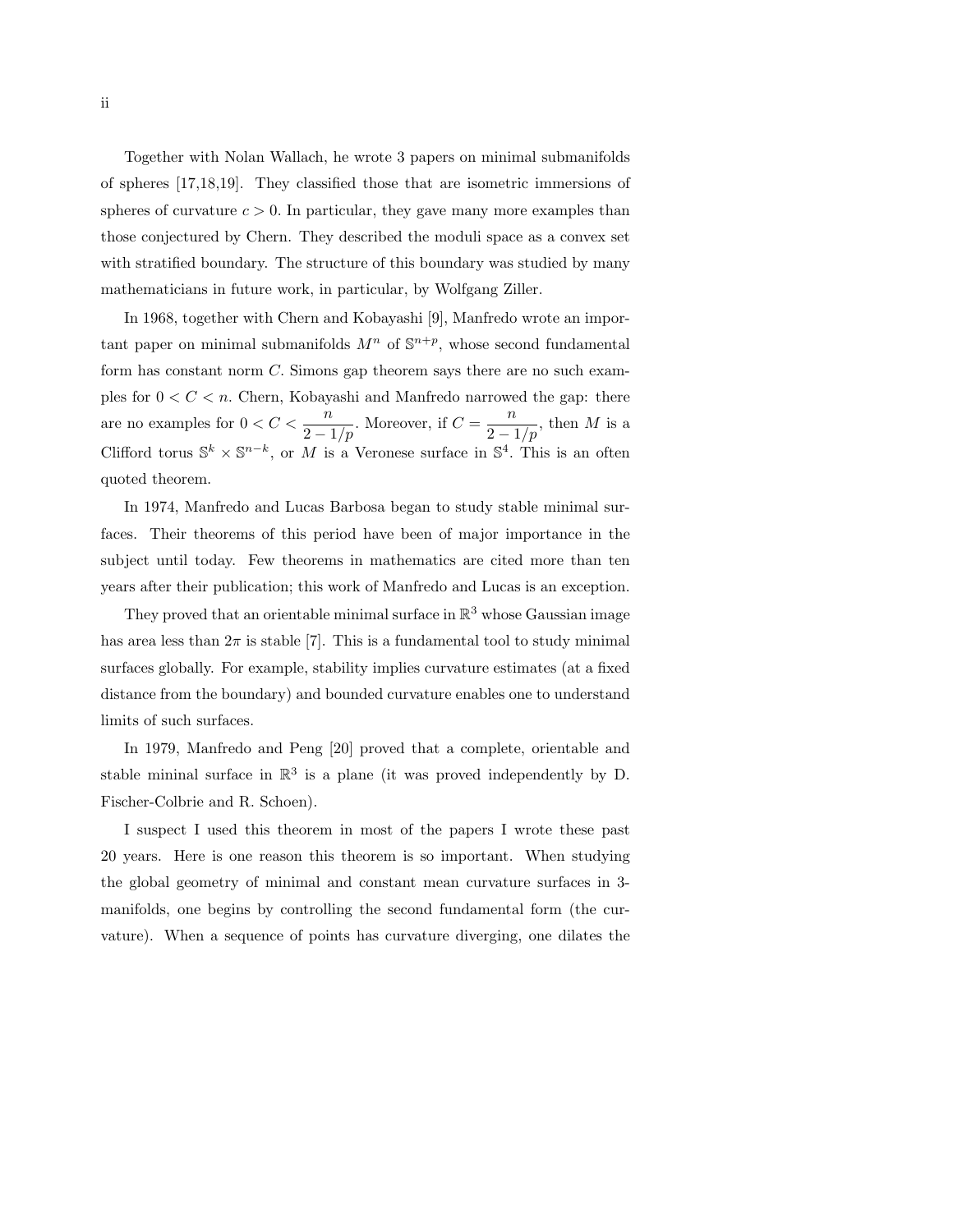ambient metric in fixed neighborhoods of the points and puts the resulting balls in  $\mathbb{R}^3$  (using appropriate coordinates) to obtain a sequence of compact surfaces in  $\mathbb{R}^3$ , with bounded (extrinsic) curvature, curvature one at the origin, and mean curvature converging to zero. A subsequence of these surfaces converges to a complete minimal surface (with curvature one at the origin). If the original surface we were studying were stable, this limit minimal surface in  $\mathbb{R}^3$  would be stable. Hence it would be a plane by the Do Carmo-Peng, Schoen theorem. This contradicts curvature one at the origin. Therefore the original surface has bounded curvature (when it is stable).

Lucas and Manfredo [6] continued their study of stability: they proved that a minimal disk  $D$  in  $\mathbb{R}^n$  whose total curvature is less than  $\frac{4}{3}\pi$  is stable.

They then began the study of stable constant mean curvature surfaces [5]. First, they proved that geodesic spheres are the unique stable hypersuperfaces in  $\mathbb{R}^n$ . Then, together with Eschenburg [8], they extended this result to space forms. They began the study of stability with respect to other curvature functions. Manfredo, Alencar and Colares [3] considered scalar curvature: they proved that a constant scalar curvature compact hypersurface of a space form, is a geodesic sphere. In  $\mathbb{S}^n$  one need suppose the hypersurface is contained in a hemisphere.

In 1983, Manfredo and Blaine Lawson [13] wrote a seminal paper on properly embedded H-surfaces  $\Sigma$  in  $\mathbb{H}^3$  (I was particularly inspired by this paper). They studied the surface  $\Sigma$  in terms of its asymptotic boundary at infinity  $\partial_{\infty}(\mathbb{H}^{3})$ . They proved that  $\Sigma$  is a horosphere when  $\partial_{\infty}(\Sigma)$  is one point and  $\Sigma$ is an equidistant totally umbilic surface when  $\partial_{\infty}(\Sigma)$  is a circle. Subsequently, much research has been done on this subject.

In 1985, Manfredo began working on another subject. Together with Marcos Dajczer and Francisco Mercuri [12], they classified conformally flat hypersurfaces in space forms of dimension greater than or equal to five.

They describe them as built from submanifolds foliated by  $n-1$  spheres joined together along their boundaries by three types of umbilic submanifols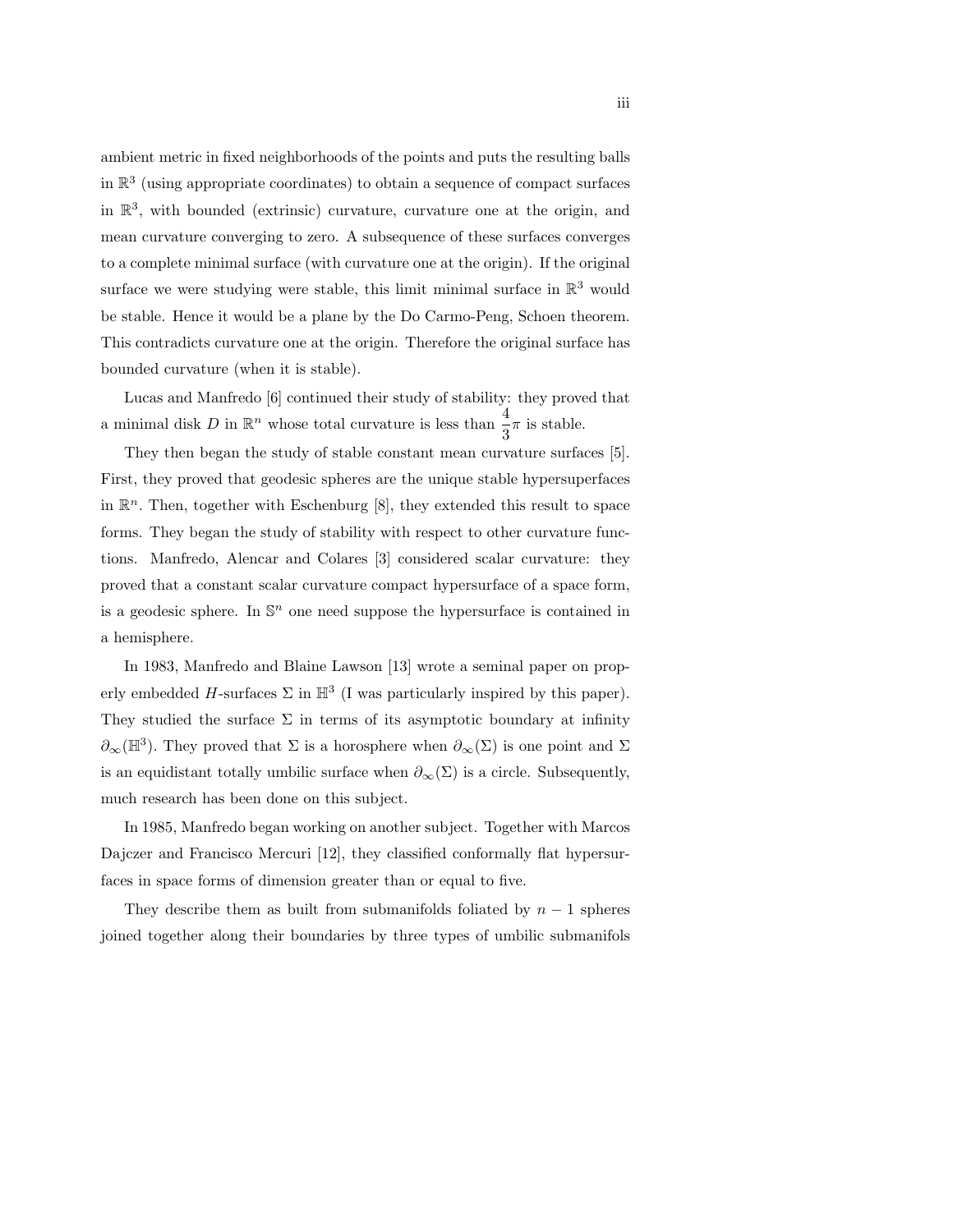which they describe. Their technique is called conformal surgery.

In 1987, Manfredo and Dajczer [11] generalized rigidity results on hypersurfaces of  $\mathbb{R}^{n+1}$  to higher codimension.

They gave a condition (inequality) on the conformal nullity of a conformal immersion  $M^n \to \mathbb{R}^{n+k}, k \leq 4$ , that implies conformal rigidity. They also gave a condition on the nullity to guaranty rigidity of isometric immersions  $M^n \to \mathbb{R}^{n+k}$  when  $n > 2k, k \leq 5$ .

Now returning to minimal and constant mean curvature submanifolds, Manfredo realized the importance of those that are not stable but admit a finite dimensional space of deformations that reduce the volume; this means finite index.

In 1993, Manfredo and Hilário Alencar [2] studied complete, non-compact, hypersurfaces  $\Sigma^n$  of  $N^{n+1}$  of constant mean curvature H. They found an estimate for H assuming  $\Sigma$  has polynomial volume growth and finite index.

As a consequence of this, they proved that  $H = 0$  when  $\text{Ric}(N) \geq 0$ , and if  $\text{Ric}(N) \geq -\delta$ , then  $H^2 \leq \delta$ . Manfredo, Hilário and Walcy Santos [4] proved a gap theorem for compact hypersurfaces of scalar curvature one in spheres and they characterized the extremal case. Then, they proved if  $\Sigma \subset \mathbb{RP}^n$  is a closed, orientable hypersurface of scalar curvature one, then the index is greater than one and equal to one if and only if it is the projection of a Clifford Torus in  $\mathbb{S}^n$ .

In 1994, Manfredo and Hilário  $[1]$  extended Simons gap theorem (for minimal hypersurfaces) to compact constant mean curvature  $H$  hypersurfaces  $M$ of the sphere  $\mathbb{S}^{n+1}$ . Let  $\phi$  be the trace free part of the shape operator of M (so  $\phi$  is the shape operator when  $H = 0$ . There is a positive number  $B(H, n) = B$ such that when  $|\phi|^2 \leq B$ , one can classify M; B is the positive real root of a certain quadratic polynomial and  $B = n^2$  when  $H = 0$ . Their theorem states that if  $|\phi|^2 \leq B$ , then  $|\phi| = 0$  or  $|\phi|^2 = B$ . When  $|\phi| = 0$  then M is totally umbilical. When  $|\phi|^2 = B$  then  $(a)$   $H = 0$  and M is a Clifford torus;  $(b)$   $H \neq 0$ ,  $n \geq 3$  and M is an  $H(r)$ -torus with  $r^2 < \frac{n-1}{r}$  $\frac{1}{n}$ ; (c)  $H \neq 0$ ,  $n = 2$  and M is an  $H(r)$ -torus with  $r^2 \neq \frac{n-1}{r}$  $\frac{1}{n}$ .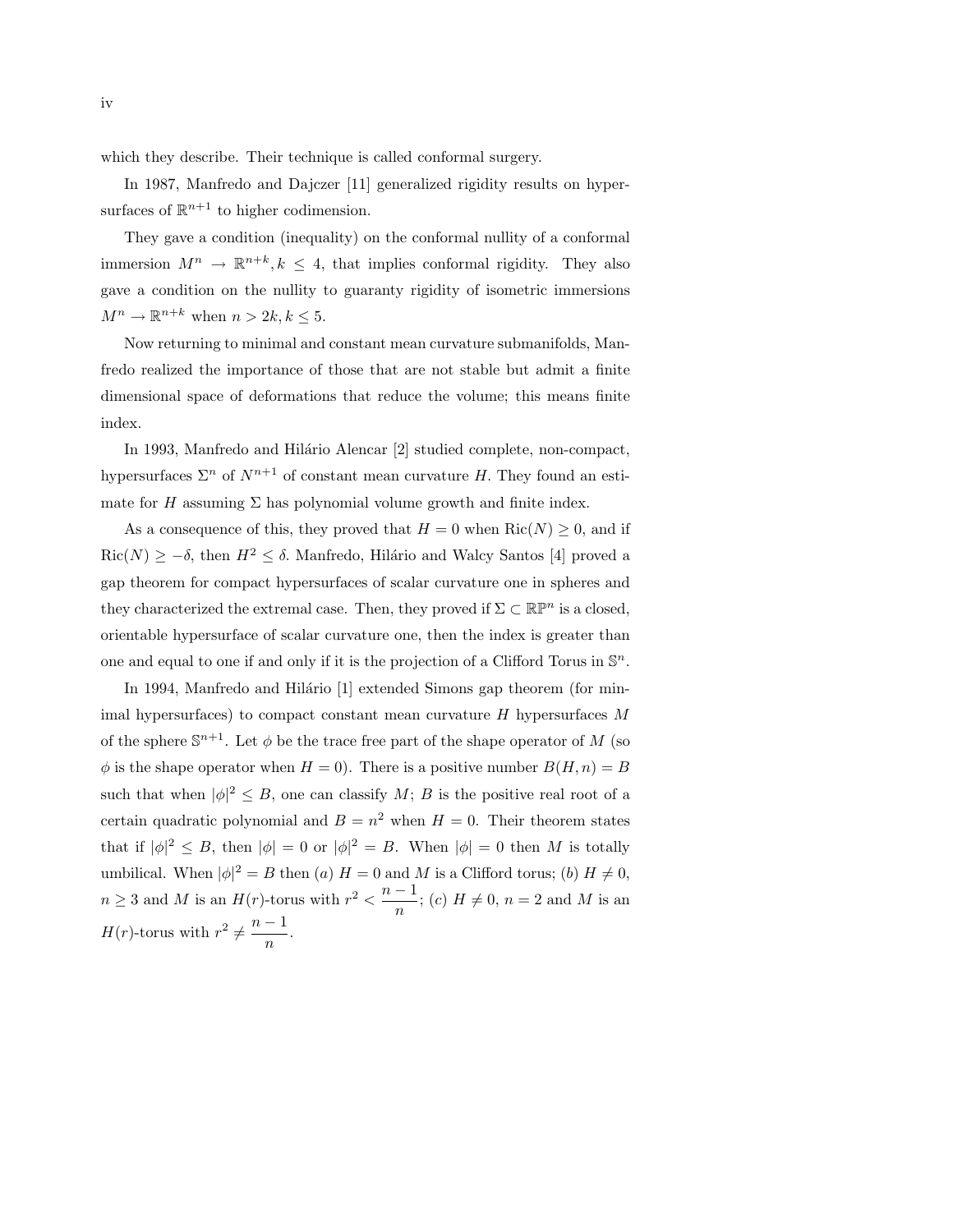In the same spirit, Manfredo and Zhou Detang [21] obtained sharp estimates on the first eigenvalue of complete, non-compact, Riemannian manifolds under certain volume growth assumptions. They apply this to obtain estimates of the mean curvature of hypersurfaces.

In 2000, Manfredo, Antonio Ros and Manoel Ritoré [15] proved a beautiful theorem: the orientable, compact, minimal hypersurfaces of  $\mathbb{R}\mathbb{P}^n$  of index one are immersed totally geodesic spheres or a quotient of a Clifford Torus.

Manfredo has done a great deal of important work on which I will not comment. I hope the reader - and specially, Manfredo - will pardon me.

I will finish with a paper I like very much; It is the last paper Manfredo has written and it will be published in the Journal of Differential Geometry.

Manfredo, Alencar and Tribuzy study surfaces  $M$  of parallel mean curvature in  $Q \times \mathbb{R}$ , where Q is an *n*-dimensional space form. They describe very well the geometry of these surfaces.

When  $M$  is topologically a sphere, they completely classify the geometry. This is a generalized Hopf theorem. When  $Q$  has dimension 4, this classification gives previously unknown rotational examples. They define a "Hopf-type" holomorphic quadratic differential on such a surface M and they do very ingenious arguments to prove their theorems. Also ,when the mean curvature of  $M$  is parallel and  $M$  is complete with non-negative Gaussian curvature, they classify the geometry.

Manfredo, I am very privileged to have known you all these (almost 50) years, and I wish you a very happy 80'th birthday.

Harold Rosenberg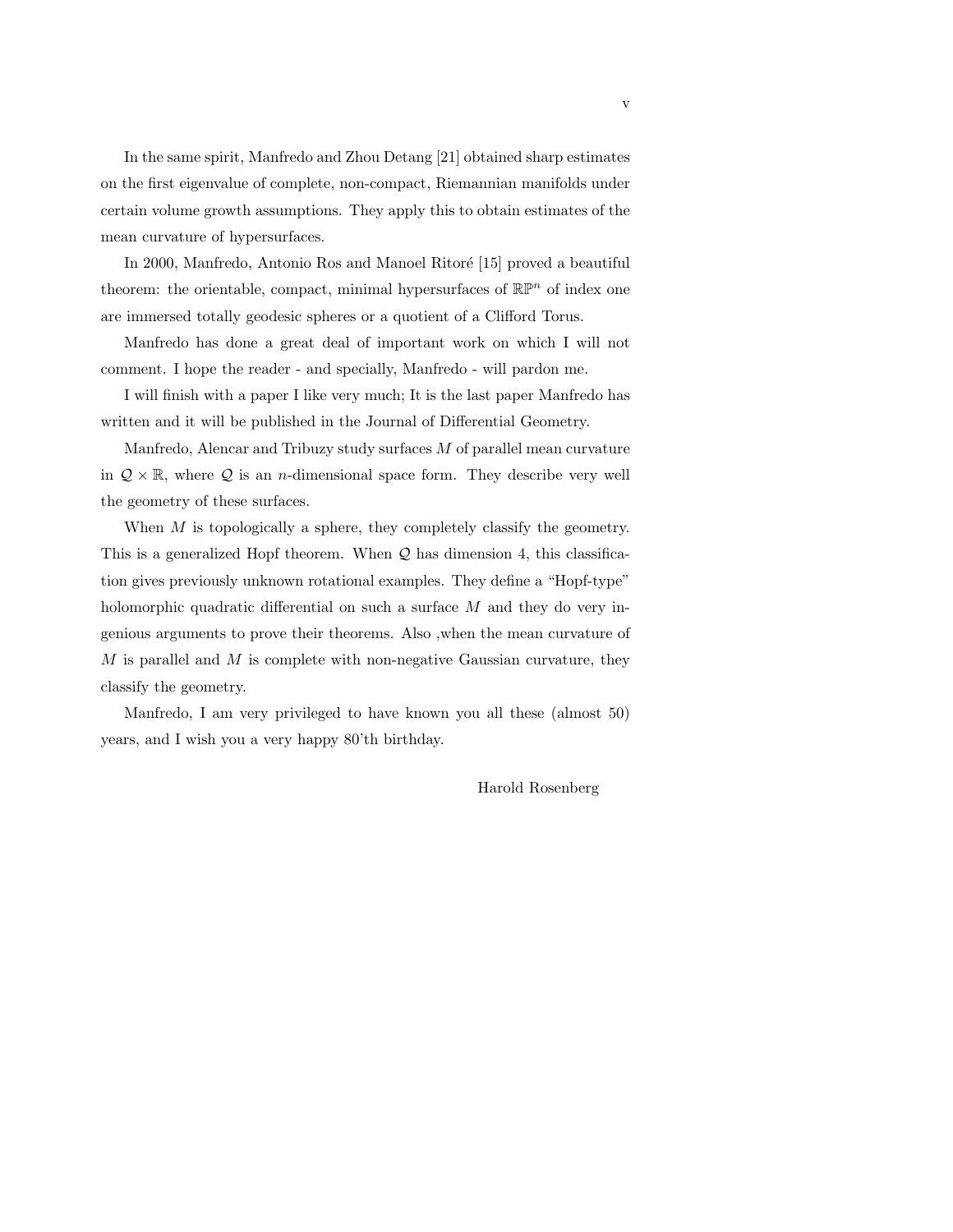## References

- [1] Alencar, H.; do Carmo, M. Hypersurfaces with Constant Mean Curvature in Spheres. Proceedings of the American Society, v. 120,  $n^{\circ}$  4, (1994), 1223-1229.
- [2] Alencar, H.; do Carmo, M. Hypersurfaces of Constant Mean Curvature with Finite Index and Volume of Polynomial Growth. Archiv der Mathematik (Basel), v. 60, n<sup>o</sup> 5, (1993), 489-493.
- [3] Alencar, H.; do Carmo, M.; Colares, A. G. Stable Hypersurfaces with Constant Scalar Curvature. Mathematische Zeitschrift, v. 213, n° 1, (1993), 117-131.
- [4] Alencar, H.; do Carmo, M.; Santos, W. A Gap Theorem for Hypersurfaces of the Sphere with Constant Scalar Curvature One. Commentarii Mathematici Helvetici, v. 77, nº3, (2002), 549-562.
- [5] Barbosa, J. L.; do Carmo, M. Stability of Hypersurfaces with Constant Mean Curvature. Mathematische Zeitschrift, v. 185, n° 3, (1984), 339-353.
- [6] Barbosa, J. L.; do Carmo, M. Stability of Minimal Surfaces and Eigenvalues of the Laplacian. Mathematische Zeitschrift, v. 173,  $n^{\circ}$  1, (1980), 13-28.
- [7] Barbosa, J. L.; do Carmo, M. P. On the Size Of a Stable Minimal Surface in  $\mathbb{R}^3$ . American Journal of Mathematics, v. 98, (1976), 515-528.
- [8] Barbosa, J. L.; do Carmo, M.; Eschenburg, J. Stability of Hypersurfaces of Constant Mean Curvature in Riemannian Manifolds. Mathematische Zeitschrift, v. 197, nº 1, (1988), 123-138.
- [9] Chern, S. S.; do Carmo, M. P.; Kobayashi, S. . Minimal Submanifolds of a Sphere with Second Fundamental Form of Constant Length. Functional Analysis and Related Fields. New York: Springer Verlag, (1970), 59-75.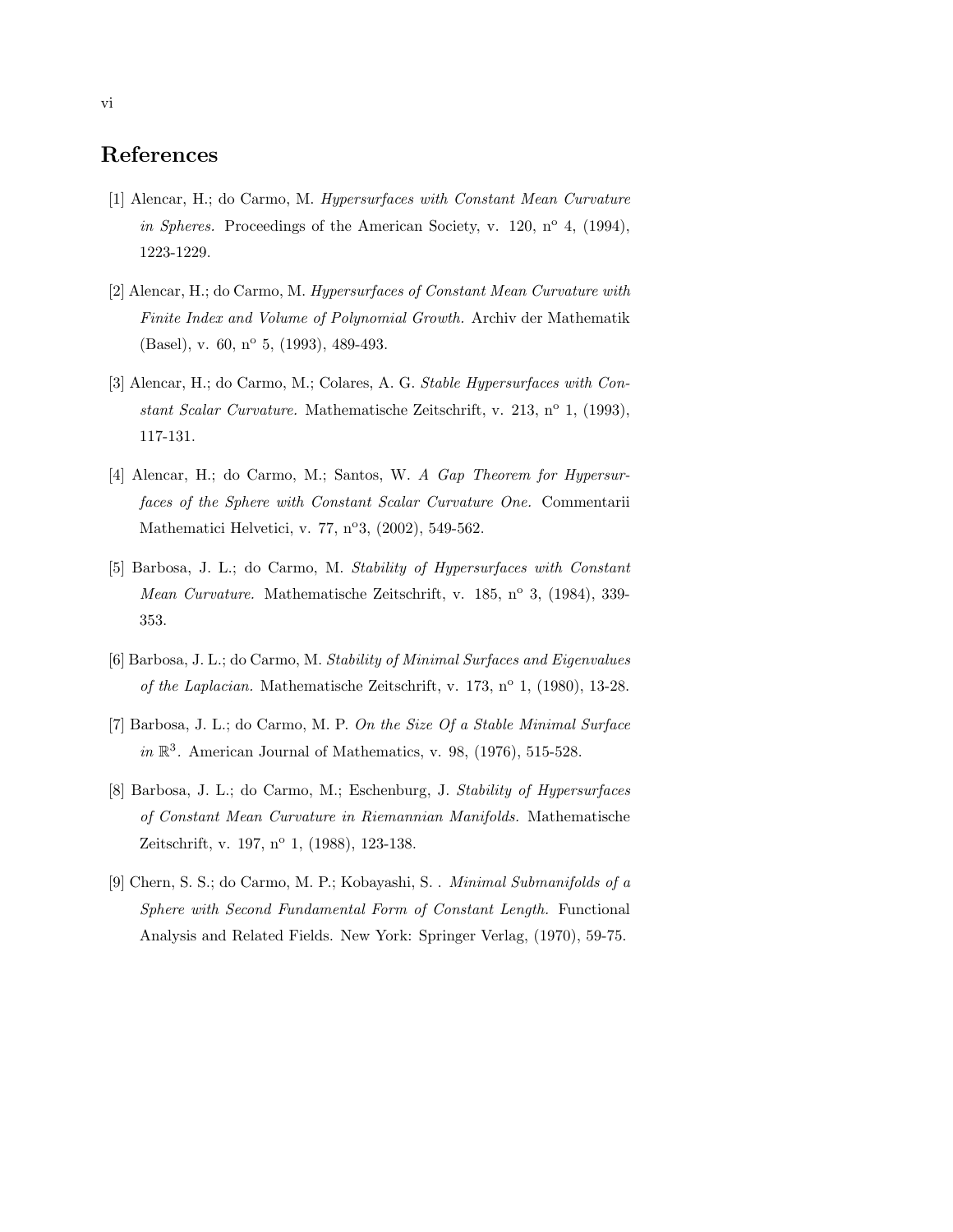- [10] Do Carmo, M. P. The Cohomology Ring of Certain Kahlerian Manifolds. Annals of Mathematics, v. 81, (1965), 1-14.
- [11] Do Carmo, M.; Dajczer, M. Conformal Rididity. American Journal of Mathematics, v. 109, nº 5, (1987), 963-985.
- [12] Do Carmo, M.; Dajczer, M. ; Mercuri, F. Compact Conformally Flat Hypersurfaces. Transactions of the American Mathematical Society, v. 288, n<sup>o</sup> 1, (1985), 189-203.
- [13] Do Carmo, M. P.; Lawson, H. B. On Alexandrov Bernstein Theorems in Hyperbolic Space. Duke Mathematical Journal, v. 50, (1983), 995-1003.
- [14] Do Carmo, M. P.; Lima, E. Immersions of Manifolds with Non-Negative Sectional Curvature. Boletim da Sociedade Brasileira de Matemática, v. 2, (1972), 9-22.
- [15] Do Carmo, M.; Ritoré, M. ; Ros, A. Compact Minimal Hypersurfaces with Index One in the Real Projective Space. Commentarii Mathematici Helvetici, v. 75, nº 2, (2000), 247-254.
- [16] Do Carmo, M. P.; Warner, F. Rigidity and Convexity of Hypersurfaces in Spheres. Journal of Differential Geometry, v. 4, (1970), 133-144.
- [17] Do Carmo, M. P.; Wallach, N. Minimal Immersions of Spheres into Spheres. Proceedings of the National Academy of Sciences USA, v. 63, (1969), 640-642.
- [18] Do Carmo, M. P.; Wallach, N. Representation of Compact Groups and Minimal Immersions into Spheres. Journal of Differential Geometry, v. 4, (1970), 91-104.
- [19] Do Carmo, M. P.; Wallach, N. Minimal Immersions of Spheres into Spheres. Annals of Mathematics, v. 93, (1971), 43-62.